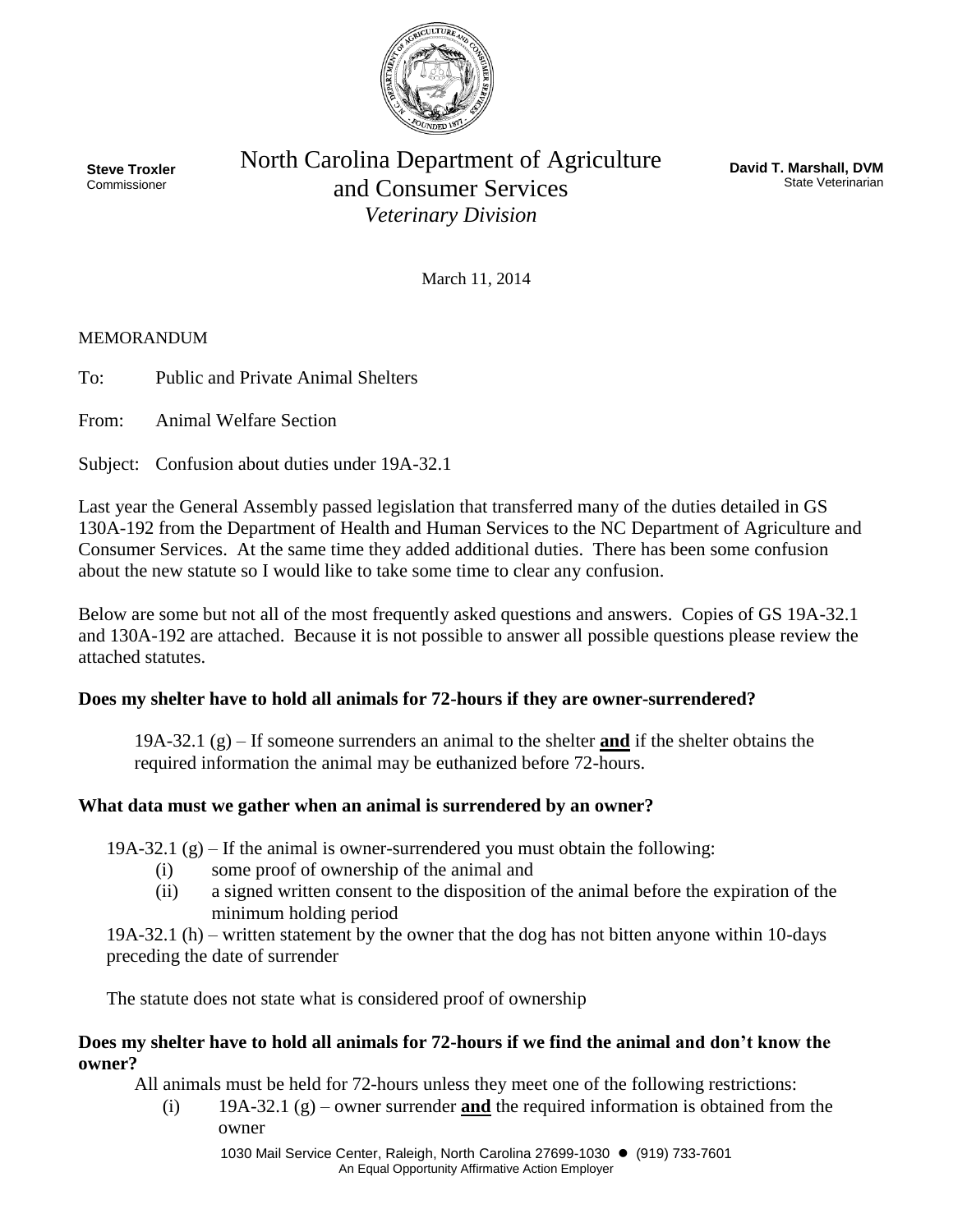(ii) 19A-32.1(b) (2) – the animal is serious ill or injured **and** the shelter manager determines in writing that the animal is seriously ill or injured **and** the written statement by the manager includes the reason that they believe it to be seriously ill or injured.

## **Can we put feral cats to sleep before the end of the 72-hour hold?**

There is no exception to the 72-hour hold for cats that are feral **unless** the animal meets the criteria stated in 19A-32.1 (b) (2).

# **Do we have to allow the public to view all animals during the 72-hour hold?**

For the most part, yes, the public must be able to view all animals during the 72-hour hold unless it meets one of the exceptions spelled out in the statute.

- (i) If the animal and the shelter meet the requirements set forth in 19A-32.1 (b) (2)
- (ii) If the animal is given to an approved foster group (19A-32.1 (d)) **and** a photograph of the animal's head and face is posted for public viewing

# **What data must we gather when an animal is adopted?**

19A-32.1 (i) – The person must present one of the types of government issued photographic IDs detailed in the statute:

- (i) Driver's license
- (ii) Special ID set forth in G.S. 20-37.7
- (iii) Passport
- (iv) Military ID

You are required to document:

- the name of the person,
- the type of ID presented and
- $\bullet$  the photographic ID number

Copies of GS 19A-32.1 and 130A-192 are attached. Because it is not possible to answer all possible questions please review the attached statutes.

If you have any questions please feel free to contact this office at (919) 715-7111.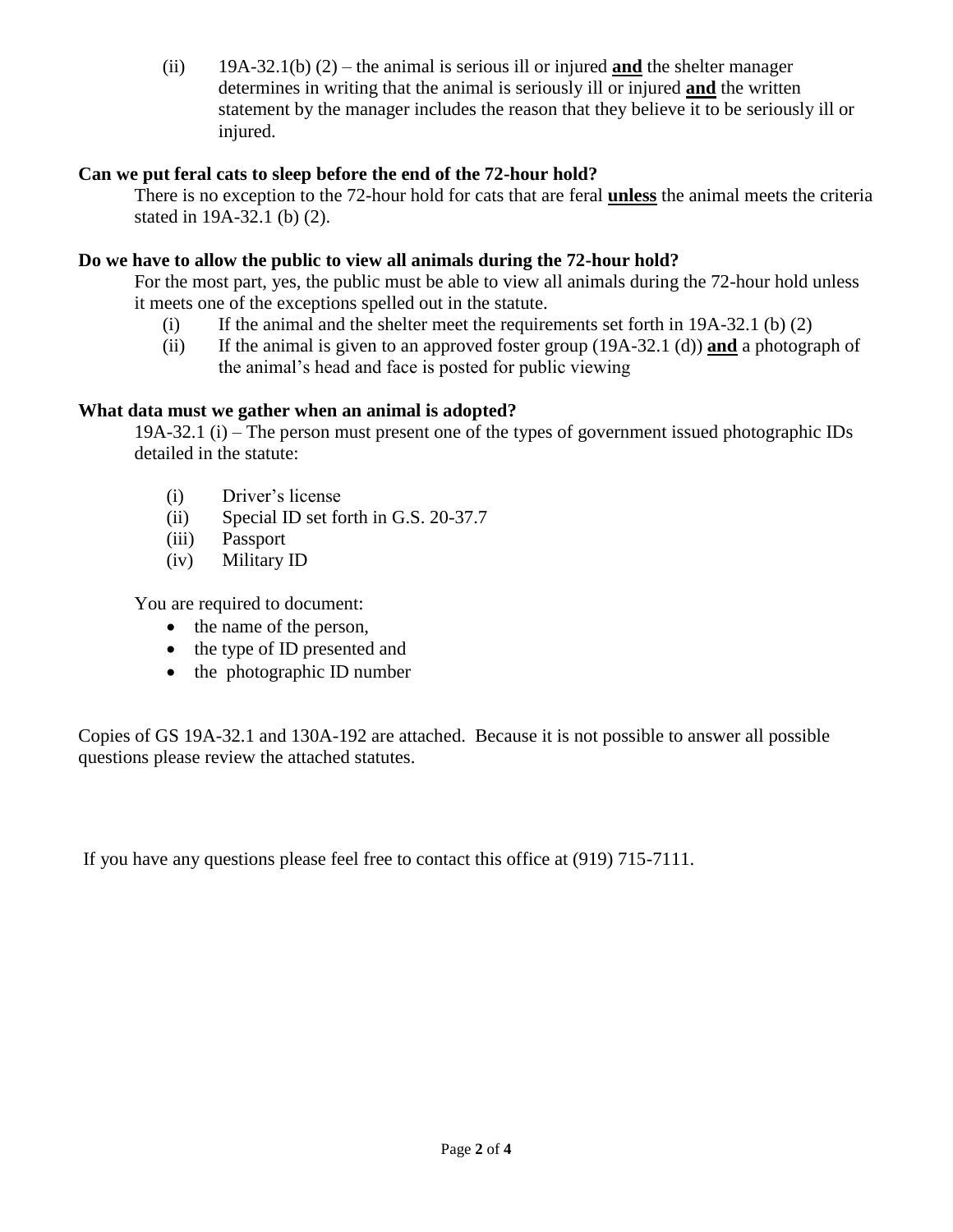### **§ 19A-32.1. Minimum holding period for animals in animal shelters; public viewing of animals in animal shelters; disposition of animals.**

(a) Except as otherwise provided in this section, all animals received by an animal shelter or by an agent of an animal shelter shall be held for a minimum holding period of 72 hours, or for any longer minimum period established by a board of county commissioners, prior to being euthanized or otherwise disposed of.

(b) Before an animal may be euthanized or otherwise disposed of, it shall be made available for adoption under procedures that enable members of the public to inspect the animal, except in the following cases:

- (1) The animal has been found by the operator of the shelter to be unadoptable due to injury or defects of health or temperament.
- (2) The animal is seriously ill or injured, in which case the animal may be euthanized before the expiration of the minimum holding period if the manager of the animal shelter determines, in writing, that it is appropriate to do so. The writing shall include the reason for the determination.
- (3) The animal is being held as evidence in a pending criminal case.

(c) Except as otherwise provided in this subsection, a person who comes to an animal shelter attempting to locate a lost pet is entitled to view every animal held at the shelter, subject to rules providing for such viewing during at least four hours a day, three days a week. If the shelter is housing animals that must be kept apart from the general public for health reasons, public safety concerns, or in order to preserve evidence for criminal proceedings, the shelter shall make reasonable arrangements that allow pet owners to determine whether their lost pets are among those animals.

(d) During the minimum holding period, an animal shelter may place an animal it is holding into foster care by transferring possession of the animal to an approved foster care provider, an approved rescue organization, or the person who found the animal. If an animal shelter transfers possession of an animal under this subsection, at least one photograph depicting the head and face of the animal shall be displayed at the shelter in a conspicuous location that is available to the general public during hours of operation, and that photograph shall remain posted until the animal is disposed of as provided in subsection (f) of this section.

(e) If a shelter places an animal in foster care, the shelter may, in writing, appoint the person or organization possessing the animal to be an agent of the shelter. After the expiration of the minimum holding period, the shelter may (i) direct the agent possessing the animal to return it to the shelter, (ii) allow the agent to adopt the animal consistent with the shelter's adoption policies, or (iii) extend the period of time that the agent holds the animal on behalf of the shelter. A shelter may terminate an agency created under this subsection at any time by directing the agent to deliver the animal to the shelter. The local government or organization operating the shelter, as principal in the agency relationship, shall not be liable to reimburse the agent for the costs of care of the animal and shall not be liable to the owner of the animal for harm to the animal caused by the agent, absent a written contract providing otherwise.

(f) An animal that is surrendered to an animal shelter by the animal's owner and not reclaimed by that owner during the minimum holding period may be disposed of in one of the following manners:

- (1) Returned to the owner.
- (2) Adopted as a pet by a new owner.
- (3) Euthanized by a procedure approved by rules adopted by the Department of Agriculture and Consumer Services or, in the absence of such rules, by a procedure approved by the American Veterinary Medical Association, the Humane Society of the United States, or the American Humane Association.

(g) An animal that is surrendered to an animal shelter by the animal's owner may be disposed of before the expiration of the minimum holding period in a manner authorized under subsection (f) of this section if the owner